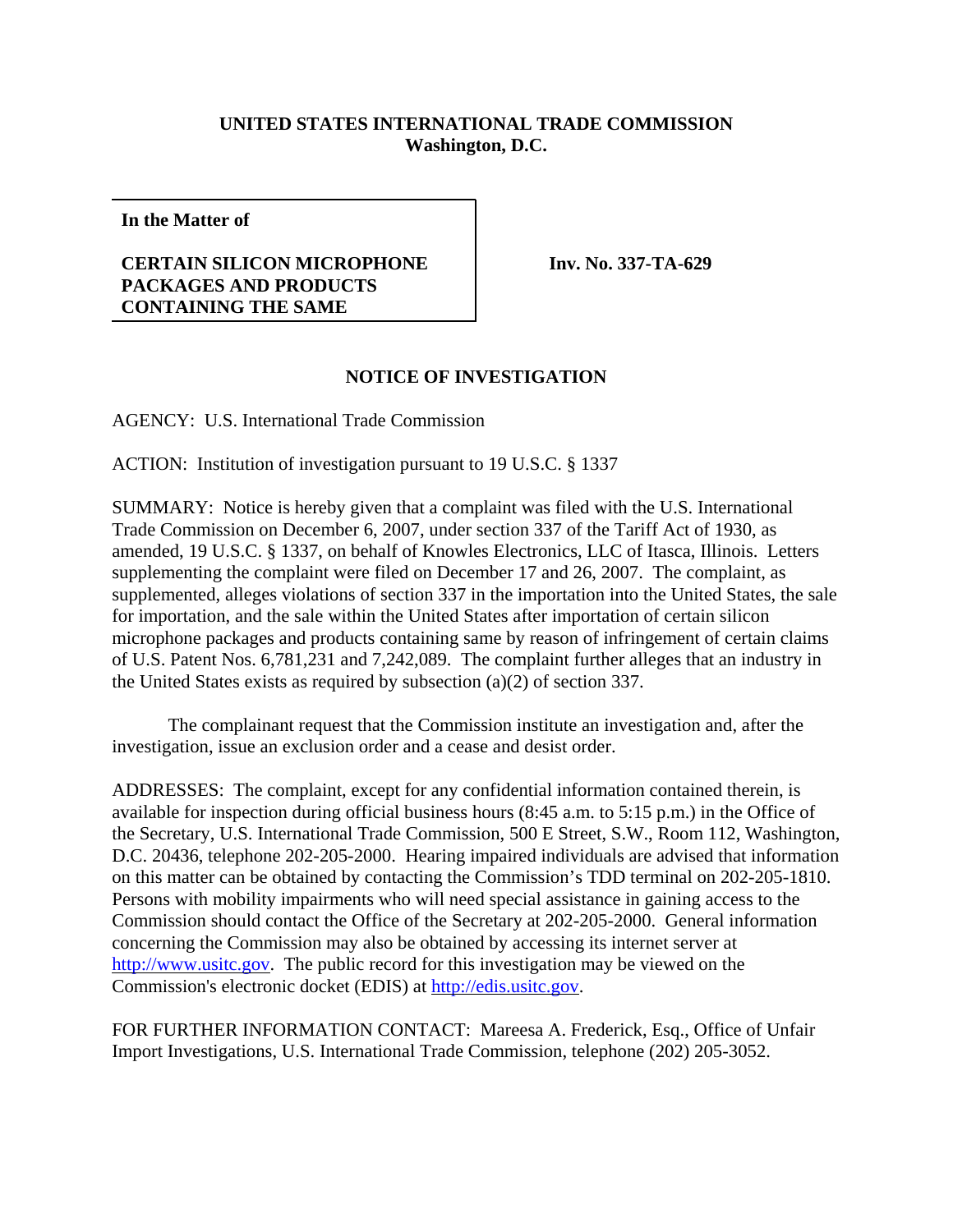AUTHORITY: The authority for institution of this investigation is contained in section 337 of the Tariff Act of 1930, as amended, and in section 210.10 of the Commission's Rules of Practice and Procedure, 19 C.F.R. § 210.10 (2007).

SCOPE OF INVESTIGATION: Having considered the complaint, the U.S. International Trade Commission, on January 3, 2008, ORDERED THAT –

(1) Pursuant to subsection (b) of section 337 of the Tariff Act of 1930, as amended, an investigation be instituted to determine whether there is a violation of subsection  $(a)(1)(B)$  of section 337 in the importation into the United States, the sale for importation, or the sale within the United States after importation of certain silicon microphone packages or products containing same by reason of infringement of one or more of claims 1 and 2 of U.S. Patent No. 6,781,231 and claims 1, 2, 9, 10, 15, 17, 20, 28, and 29 of U.S. Patent No. 7,242,089, and whether an industry in the United States exists as required by subsection (a)(2) of section 337;

(2) For the purpose of the investigation so instituted, the following are hereby named as parties upon which this notice of investigation shall be served:

(a) The complainant is  $-$ 

Knowles Electronics, LLC 1151 Maplewood Drive Itasca, Illinois 60143

(b) The respondent is the following entity alleged to be in violation of section 337, and is the party upon which the complaint is to be served:

> MEMS Technology Berhad Unit 810, Block A Pusat Dagangan Phileo II 15 Jalan SS 16/11 46350 Petaling Jaya Delangor Darul Ehsan Malaysia

(c) The Commission investigative attorney, party to this investigation, is Mareesa A. Frederick, Esq., Office of Unfair Import Investigations, U.S. International Trade Commission, 500 E Street, S.W., Room 401-O, Washington, D.C. 20436; and

(3) For the investigation so instituted, the Honorable Carl C. Charneski is designated as the presiding administrative law judge.